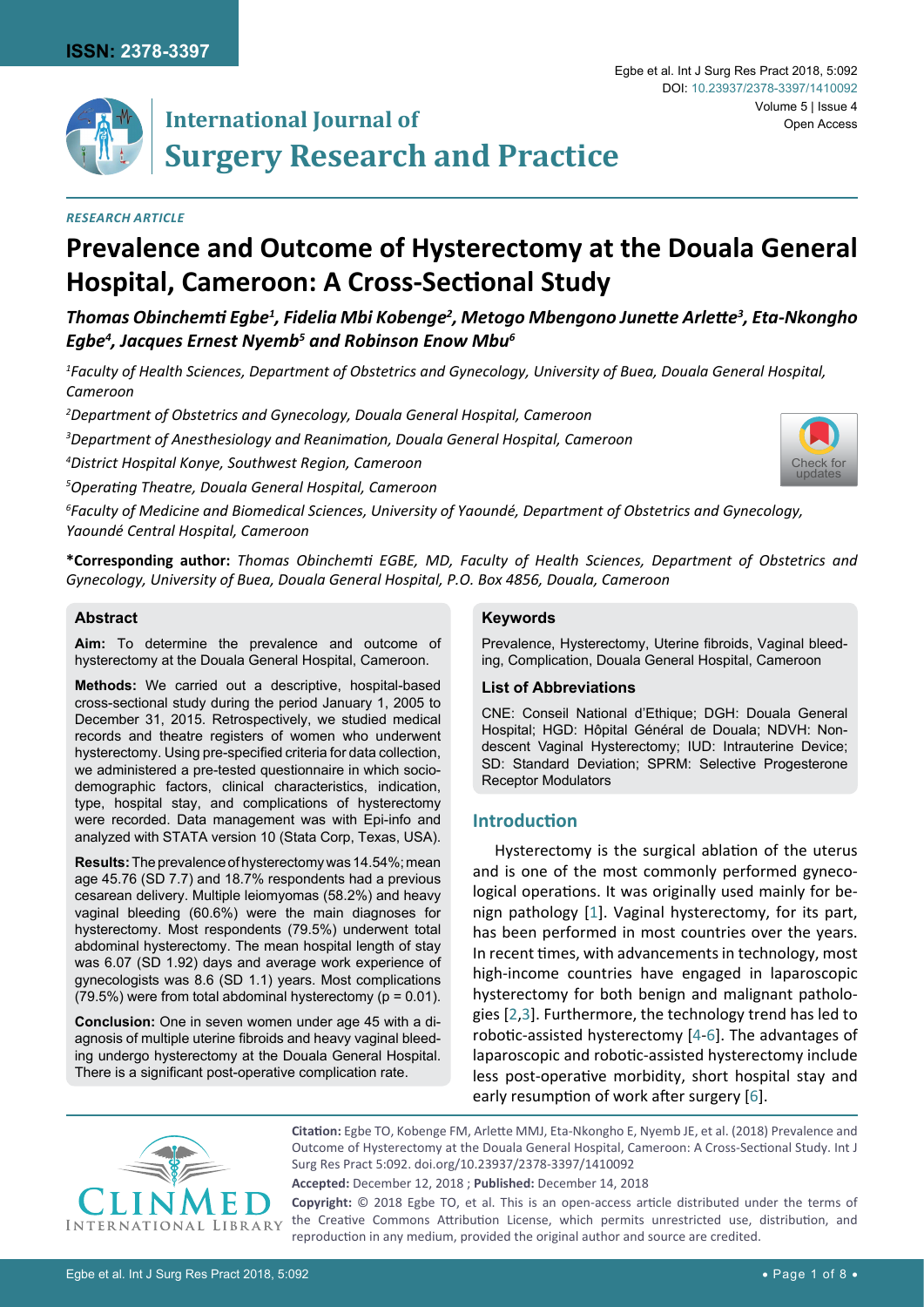The trend in the uptake of hysterectomy has not been the same in most low and middle-income countries due mainly to socio-cultural and economic barriers [\[7\]](#page-7-3) and to the absence in most of these countries of training programs for laparoscopic hysterectomy [\[8](#page-7-4)[-10](#page-7-5)].

In Cameroon, hysterectomy is performed predominantly in referral hospitals based in cities, not only by gynecologists but also equally by general surgeons and general medical practitioners. Even nurses perform it, especially in rural areas. The mainstay of hysterecto-my in Cameroon is total abdominal hysterectomy [\[11](#page-7-6)]. Most studies on the practice are descriptive or case series studies [[11](#page-7-6),[12\]](#page-7-7).

The aim of this study was to determine the prevalence and outcome of hysterectomy at the Douala General Hospital, Cameroon.

We hypothesize that there is a high prevalence of hysterectomy at the Douala General Hospital Cameroon and that this prevalence will reduce significantly if the known novel methods for treating uterine fibroids become accessible to the gynecologists of the DGH.

The scope of the study is limited to women who underwent a hysterectomy at the Douala General Hospital, Cameroon.

# **Patients and Methods**

This was a hospital-based cross-sectional study using a pre-specified criteria for data collection conducted at the Department of Obstetrics and Gynecology of the Douala General Hospital (DGH) during the period 1st January 2005 to 31<sup>st</sup> December 2015. The period of data collection spanned from  $1<sup>st</sup>$  November to  $31<sup>st</sup>$  December 2015. The Douala General Hospital is a tertiary care health facility that offers specialised or scientific clinical care, research and teaching to a population of over two million inhabitants of Douala and its environs (Central African sub-region).

For convenience and for purposes of consecutive sampling, we included all medical records of women who underwent hysterectomy during the study period. Patients underwent hysterectomy for the following associated symptoms: Heavy menstrual bleeding, lower abdominal pain, painful heavy bleeding, abdominal mass, dyspareunia, and dysuria. Exclusion criteria for the study were patients who underwent hysterectomy out of the DGH and those with incomplete medical records.

Ethical clearance for study was obtained from the National Ethics Committee (Code: 083/CNE/SE/2014), and authorization to have access to medical records was obtained from the Director of the DGH (Code: HGD/020/ BPE/ZM/10/2014).

All procedures were performed in accordance with the ethical standards of the Declaration of Helsinki [\[13](#page-7-8)].

# **Data collection**

At first, there was a pre-specified criterion for data collection and a final year medical student trained for the purpose did the data collection. Information abstracted from the files include socio-demographic and socioeconomic status, and clinical information (obstetric and surgical), mainly age, diagnosis, type of abdominal incision (midline or low transverse), type of hysterectomy (total, subtotal or radical) [[14](#page-7-2)], and route (abdominal, vaginal) or laparoscopic [[2](#page-6-1)]. We also recorded any associated procedures, intraoperative complications, blood loss and febrile morbidity. For this study, blood loss  $\ge$  500 ml was considered as a complication and a temperature ≥ 38 °C was considered as post-operative fever. Furthermore, we recorded information regarding the presenting complaint, hospital length of stay, day two hemoglobin levels and management of post-operative complications.

# **Data management and analysis**

The data collected was coded and double-entered into a pre-designed template in Epi data, then exported to and analysed using STATA version 10 (Stata Corps, Texas USA).

The analysis focused on the prevalence and outcomes of hysterectomy. In computing the sociodemographic and obstetric characteristics of study participants, measures of central tendencies (mean, standard deviation and interquartile ranges) were used while frequencies and percentages were used to compute continuous variables and then summarized in tables.

A bivariate analysis was done to assess the measure of association between predictor variables and outcome variables with Chi squared test and differences between groups were determined by the Fisher exact test. A P-value of less than or equal to 0.05 was considered statistically significant.

# **Results**

# **Prevalence of hysterectomy**

During the study period, 3012 obstetric and gynecologic surgeries were performed at the Department of Obstetrics and Gynecology, of which 438 (14.54%) were hysterectomies. Among the 438 cases, only 410 (93.6%) were suitable for analysis (15 cases had no post operative notes and 13 cases had poorly filled or incomplete medical records).

The average age of study participants was 45.76 (SD 7.7). Majority, 63.4% (260/410) participants were in the age group 40-50. About 43.9% (180/410) respondents had given birth three to four times while 5.8% (24/410) were nulliparous. Besides, 34% (140/410) respondents had previous surgery and the most prevalent surgery was cesarean delivery in 18.7% (77/410). A greater num-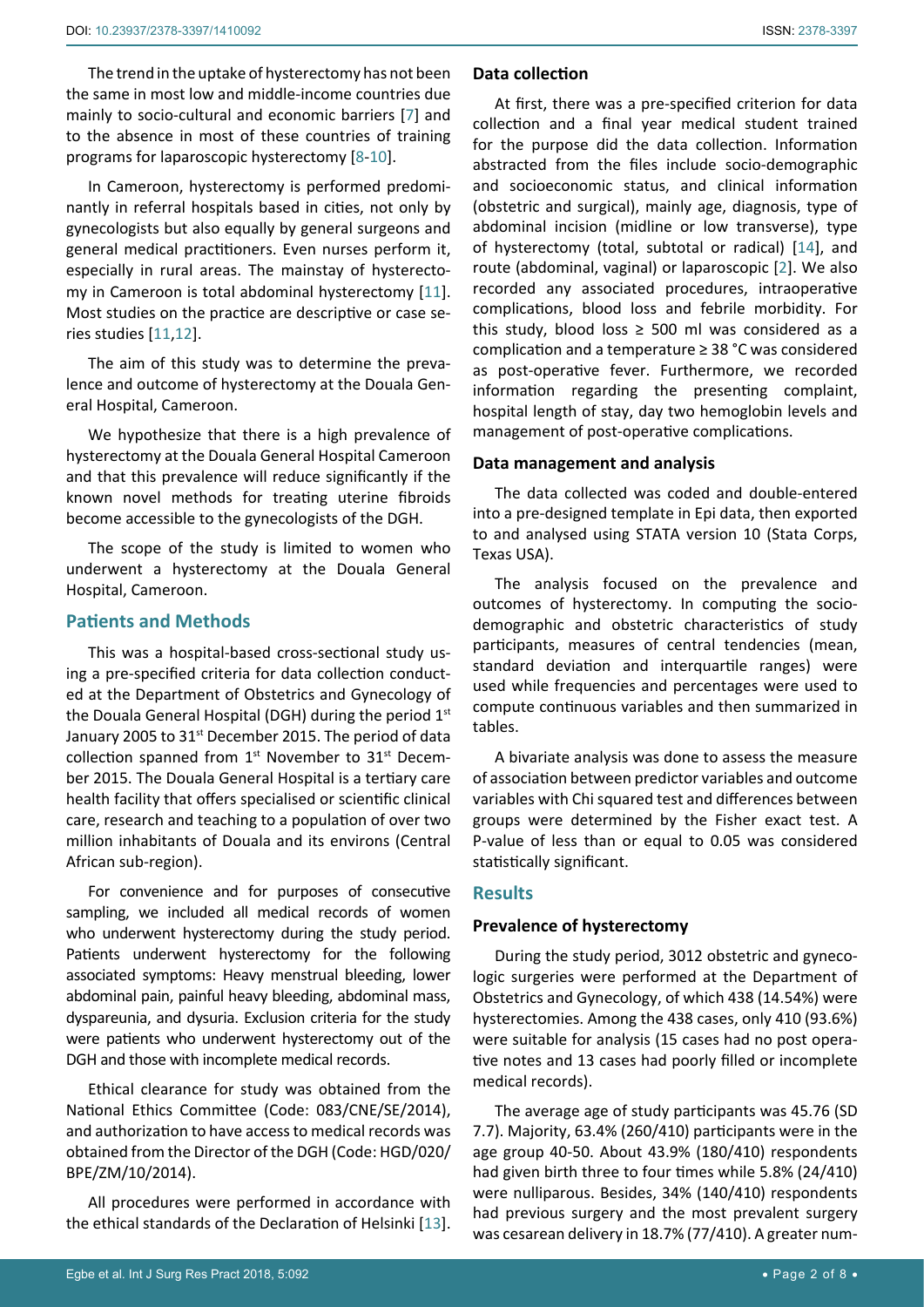| Variable                             | Frequency $N = 410$ Percentage (%) |       | Average age      |
|--------------------------------------|------------------------------------|-------|------------------|
| Average age (years) SD               |                                    |       | $45.76 \pm 7.71$ |
|                                      |                                    |       | Range: 19-75     |
| Age (years)                          |                                    |       |                  |
| < 20                                 | 1                                  | 0.2   |                  |
| 20-30                                | 10                                 | 2.4   |                  |
| 30-40                                | 44                                 | 10.7  |                  |
| 40-50                                | 260                                | 63.4  |                  |
| > 50                                 | 96                                 | 23.4  |                  |
| Parity                               |                                    |       |                  |
| 0                                    | 24                                 | 5.8   |                  |
| $1 - 2$                              | 153                                | 37.4  |                  |
| $3-4$                                | 180                                | 43.92 |                  |
| $\geq 5$                             | 53                                 | 12.9  |                  |
| Number of living children            |                                    |       |                  |
| 0                                    | 33                                 | 8     |                  |
| $1 - 2$                              | 226                                | 55.2  |                  |
| $3-4$                                | 131                                | 32    |                  |
| $\geq 5$                             | 20                                 | 4.8   |                  |
| Past surgical history                |                                    |       |                  |
| Cesarean                             | 77                                 | 18.7  |                  |
| Myomectomy                           | 30                                 | 7.3   |                  |
| Appendectomy                         | 24                                 | 5.8   |                  |
| <b>Tubal surgery</b>                 | 09                                 | 2.3   |                  |
| Total                                | 140                                | 34.1  |                  |
| Presenting complaint                 |                                    |       |                  |
| Heavy vaginal bleeding               | 249                                | 60.67 |                  |
| Pelvic pain                          | 61                                 | 14.7  |                  |
| Vaginal bleeding and pain            | 53                                 | 12.9  |                  |
| Abdominal mass                       | 29                                 | 7.1   |                  |
| Dyspareunia                          | 12                                 | 2.9   |                  |
| Dysuria                              | 6                                  | 1.4   |                  |
| Indications for hysterectomy         |                                    |       |                  |
| Symptomatic fibroids                 | 239                                | 58.2  |                  |
| Severe cervical dysplasia            | 48                                 | 11.7  |                  |
| Cervical cancer                      | 41                                 | 10.0  |                  |
| Atypical endometrial hyperplasia     | 24                                 | 5.8   |                  |
| Myoma with severe cervical dysplasia | 23                                 | 5.6   |                  |
| Myoma with cervical cancer           | 16                                 | 3.9   |                  |
| Cesarean hysterectomy                | 13                                 | 3.1   |                  |
| Genital prolapse                     | 4                                  | $1.2$ |                  |
| Uterine perforation with necrosis    | $\overline{c}$                     | 0.4   |                  |

<span id="page-2-0"></span>

| <b>Table 1:</b> Socio-demographic and clinical characteristics of study population. |  |
|-------------------------------------------------------------------------------------|--|
|-------------------------------------------------------------------------------------|--|

ber 60.67% (249/410) of respondents' presenting complaint was heavy vaginal bleeding and 58.2% (239/410) underwent hysterectomy because of symptomatic uterine leiomyoma ([Table 1](#page-2-0)).

Furthermore, abdominal, vaginal and laparoscopic hysterectomy was reported in 79.5%, 14.6% and 5.9% (24/410), respectively [\(Figure 1](#page-3-1)). Besides 95.9% (393/410) respondents underwent total hysterectomy while 3.9% (16/410) underwent radical hysterectomy. Low transverse incision was the most frequently used in 65.6% and the mean hospital length of stay was 6.07 (SD 1.92) days, 6.34 (SD 2.0) for abdominal and 5.02 (SD 1.09) for vaginal hysterectomy. The average working ex-

perience of gynecologists was 8.6 (SD 1.1) years [\(Table](#page-3-0)  [2](#page-3-0) and [Table 3\)](#page-4-0).

The global intraoperative complication rate was 3.17% and complications were more common during abdominal hysterectomy, 2.7% mainly bleeding and bladder injury though this was not statistically significant (p = 0.25). Moreover 11.95% (49/410) respondents had post-operative complications especially after abdominal hysterectomy in 11.2% (46/410). The most frequently occurring complication was fever in 6.1% (25/410), followed by anemia 3.7% (15/410). One patient (0.24%) had pulmonary emboli after laparoscopic hysterectomy. This was statistically significant ( $p = 0.01$ ) [\(Table 4](#page-4-1)).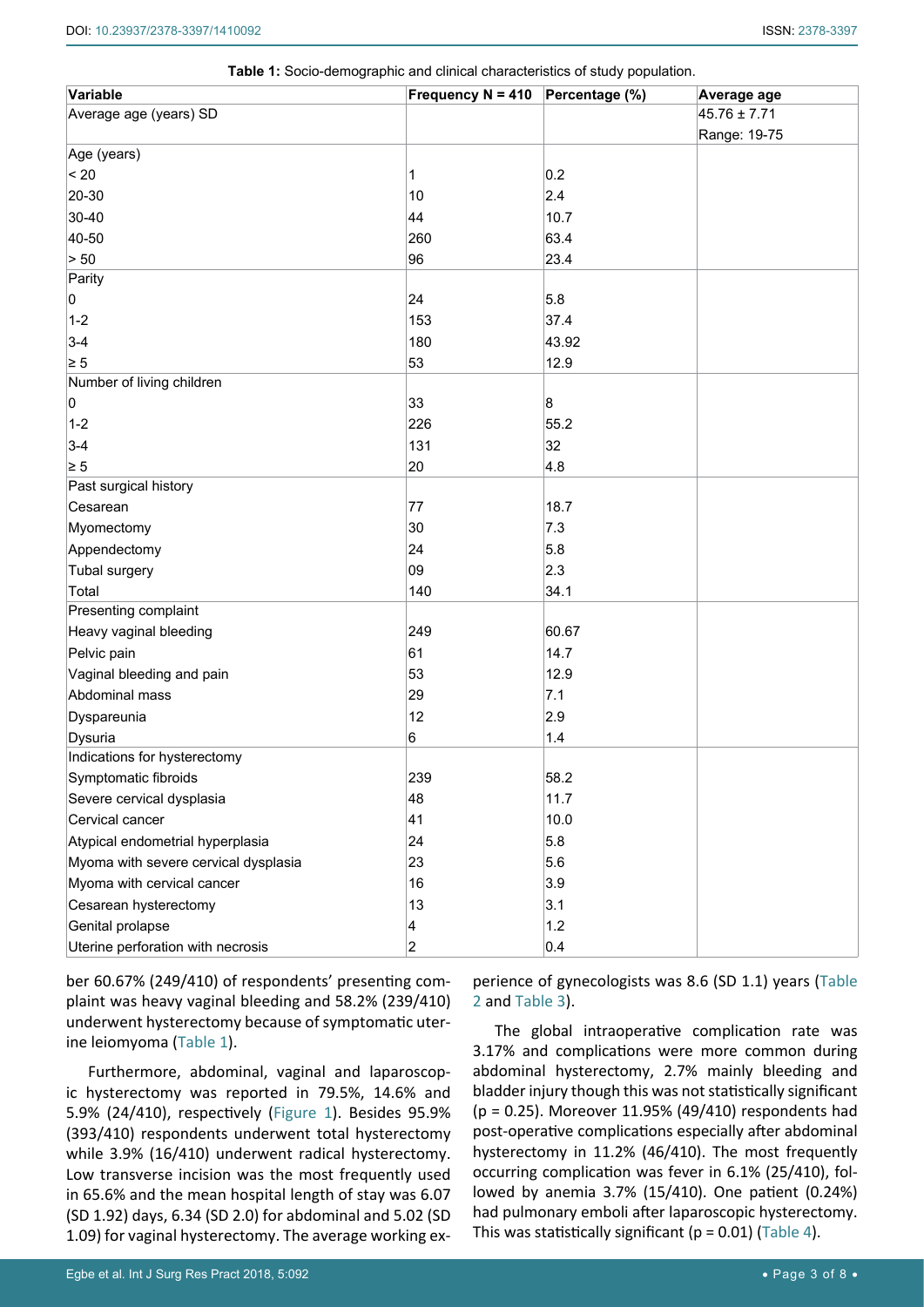<span id="page-3-1"></span>

<span id="page-3-0"></span>

| Table 2: Characteristics of Hysterectomies. |  |
|---------------------------------------------|--|
|---------------------------------------------|--|

| Variable                                                  | Frequency ( $N = 410$ ) | Percentage (%) | Days/Years      |
|-----------------------------------------------------------|-------------------------|----------------|-----------------|
| Routes of hysterectomy                                    |                         |                |                 |
| Laparotomy                                                | 326                     | 79.5           |                 |
| Vaginal                                                   | 60                      | 14.6           |                 |
| Laparoscopy                                               | 24                      | 5.9            |                 |
| Types of Hysterectomy                                     |                         |                |                 |
| Total hysterectomy                                        | 393                     | 95.9           |                 |
| Radical Hysterectomy (Piver II or III)                    | 16                      | 3.9            |                 |
| Sub-total hysterectomy                                    |                         | 0.2            |                 |
| Associated operations                                     |                         |                |                 |
| Bilateral salpingo-oophorectomy                           | 107                     | 26.1           |                 |
| Unilateral salpingo-oophorectomy                          | 18                      | 4.4            |                 |
| Total                                                     | 125                     | 30.5           |                 |
| Types of Abdominal incision                               |                         |                |                 |
| Low transverse                                            | 269                     | 65.6           |                 |
| Midline                                                   | 57                      | 13.9           |                 |
| Total                                                     | 326                     | 79.5           |                 |
| Mean hospital length of stay                              |                         |                | $6.07 \pm 1.92$ |
| $X \pm SD$ (days)                                         |                         |                |                 |
| Interquartile range (days)                                |                         |                | $(3-18)$        |
| Mean hospital length of stay by route of operation (days) |                         |                |                 |
| Laparotomy                                                |                         |                | $6.34 \pm 2$    |
| Vaginal                                                   |                         |                | $5.02 \pm 1.09$ |
| Laparoscopy                                               |                         |                | $5.08 \pm 1.08$ |
| Mean work experience of gynecologists (years)             |                         |                | $8.6 \pm 1.1$   |
| Interquartile range (years)                               |                         |                | $3 - 13$        |

# **Discussion**

We carried out a study to determine the prevalence and outcome of hysterectomy at the Douala General Hospital, Cameroon.

# **Prevalence of hysterectomy**

Hysterectomy has been reported as one of the most practiced gynecological operations [[1](#page-6-0)], but few studies have reported the prevalence of hysterectomy in Cam-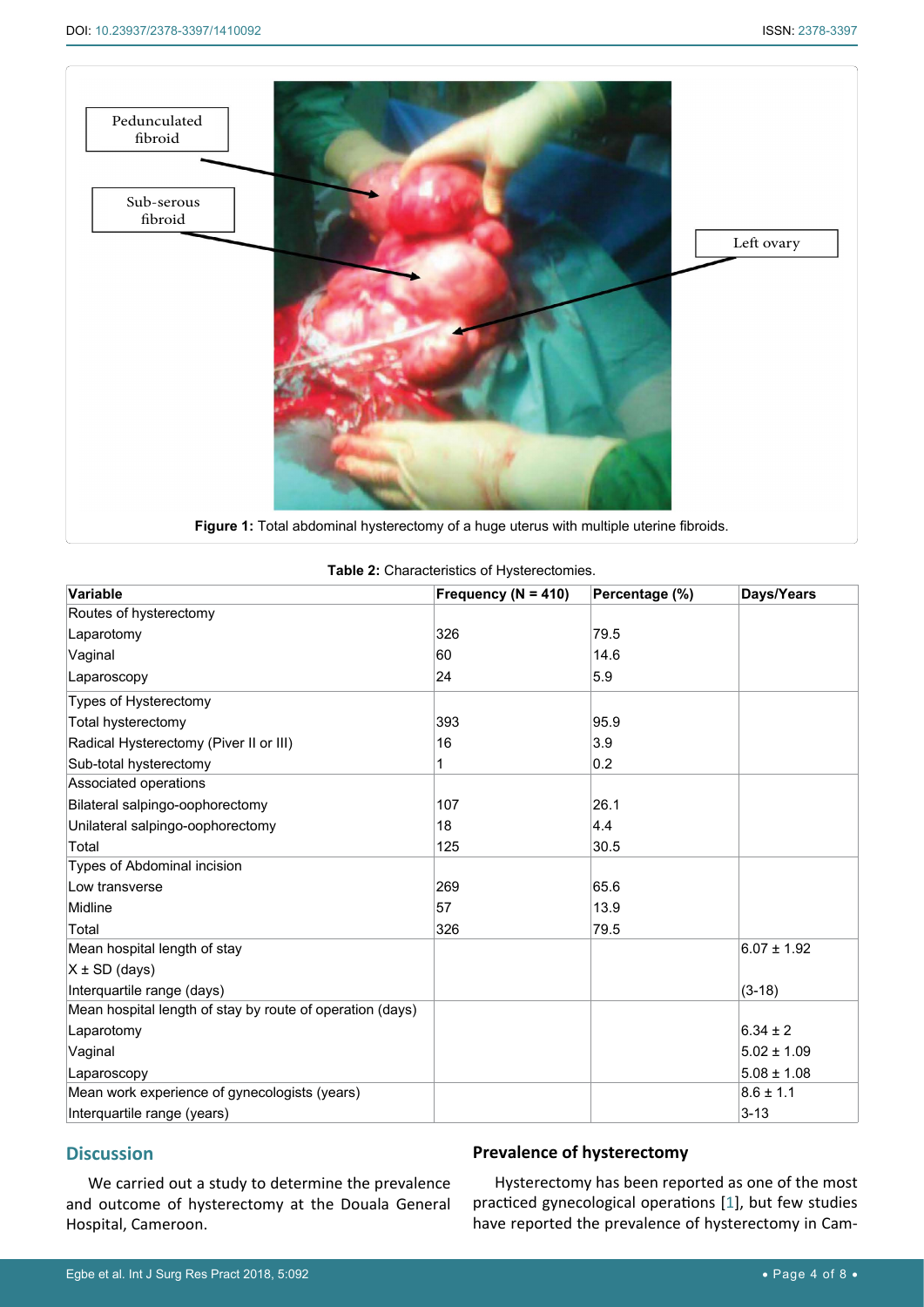<span id="page-4-0"></span>

| <b>Diagnoses</b>                    | <b>Surgical Route</b> |       |              |       |             |              |              |       |
|-------------------------------------|-----------------------|-------|--------------|-------|-------------|--------------|--------------|-------|
|                                     | <b>Abdominal</b>      | %     | Vaginal      | %     | Laparoscopy | '%           | <b>Total</b> | $\%$  |
| Symptomatic fibroids                | 179                   | 43.66 | 39           | 9.51  | 21          | 5.12         | 239          | 58.29 |
| <b>Fibroids and Cervical cancer</b> | 14                    | 3.41  | 2            | 0.49  | 0           | 0            | 16           | 3.90  |
| Fibroids and Severe dysplasia       | 19                    | 4.63  | 2            | 0.49  |             | 0.49         | 23           | 5.61  |
| Severe dysplasia                    | 39                    | 9.51  | 9            | 2.20  | 0           | <sup>0</sup> | 48           | 11.71 |
| Cervical cancer                     | 39                    | 9.51  | 2            | 0.49  | 0           | 0            | 41           | 10.00 |
| Atypical endometrial hyperplasia    | 21                    | 5.12  | 2            | 0.49  |             | 0.24         | 24           | 5.85  |
| Cesarean hysterectomy               | 13                    | 3.17  | 0            |       | 0           | O            | 13           | 3.17  |
| Genital prolapse                    | 0                     | 0     | 4            | 0.98  | 0           | 0            |              | 0.98  |
| Uterine perforation                 | 2                     | 0.49  | $\mathbf{0}$ | 0     | 0           | 0            | 2            | 0.49  |
| Total                               | 326                   | 79.51 | 60           | 14.63 | 24          | 5.85         | 410          | 100   |

%: Percentage.

|                               |                      |                 |                   |                |            | ■ and #: Complete the Structure of the Structure of the Structure of the Structure of the Structure of the Structure of the Structure of the Structure of the Structure of the Structure of the Structure of the Structure of |                                                                                             |               |      |
|-------------------------------|----------------------|-----------------|-------------------|----------------|------------|-------------------------------------------------------------------------------------------------------------------------------------------------------------------------------------------------------------------------------|---------------------------------------------------------------------------------------------|---------------|------|
| Variable                      |                      |                 |                   |                |            |                                                                                                                                                                                                                               | Frequency Percentage Abdominal Percentage Vaginal Percentage Laparoscopy Percentage P-value |               |      |
|                               | $\widehat{\epsilon}$ | જી              | route<br>z        | $\mathcal{E}$  | route<br>z | જી                                                                                                                                                                                                                            | z                                                                                           | $\mathcal{E}$ |      |
| Intra-operative complications |                      |                 |                   |                |            |                                                                                                                                                                                                                               |                                                                                             |               |      |
| Hemorrhage                    | Ю                    | $\ddot{5}$      | LO                | $\ddot{5}$     |            | $\circ$                                                                                                                                                                                                                       |                                                                                             |               | 0.25 |
| Bladder injury                |                      | 0.97            | 4                 | 0.97           |            | $\circ$                                                                                                                                                                                                                       |                                                                                             |               |      |
| Ureteral injury               | $4N +$               | 0.49            |                   | 0.24           |            | 0.24                                                                                                                                                                                                                          |                                                                                             |               |      |
| Intestinal injury             |                      | 0.24            |                   | 0.24           | 0          | $\circ$                                                                                                                                                                                                                       |                                                                                             |               |      |
| Death                         | $\overline{ }$       | 0.24            |                   |                |            |                                                                                                                                                                                                                               |                                                                                             |               |      |
| Total                         | $\frac{3}{2}$        | 3.17            | Ξ                 | 2.7            |            | 0.24                                                                                                                                                                                                                          |                                                                                             |               |      |
| Post-operative complications  |                      |                 |                   |                |            |                                                                                                                                                                                                                               |                                                                                             |               |      |
| Fever                         | 25<br>15             | $\tilde{\circ}$ | 25                | <u>ی</u>       |            |                                                                                                                                                                                                                               |                                                                                             |               | 0.07 |
| Anemia                        |                      | 3.7             | $\dot{4}$         | 3.4            |            |                                                                                                                                                                                                                               |                                                                                             |               |      |
| Wound infection               |                      | 0.49            | $\mathbf{\Omega}$ | $0.49$<br>0.24 |            |                                                                                                                                                                                                                               |                                                                                             |               |      |
| Death                         |                      | 0.49            |                   |                |            | $\frac{34}{20}$ $\frac{4}{20}$ $\frac{4}{20}$ $\frac{4}{20}$                                                                                                                                                                  |                                                                                             | ~<br>00000    |      |
| Pelvic abscess                |                      | 0.49            | $\mathbf{\Omega}$ | 0.49           |            |                                                                                                                                                                                                                               |                                                                                             |               |      |
| Phlebitis                     |                      | 0.24            | 0                 | $\circ$        |            |                                                                                                                                                                                                                               | o                                                                                           |               |      |
| Pulmonary emboli              |                      | 0.24            |                   | 0.24           |            |                                                                                                                                                                                                                               |                                                                                             | 0.24          |      |
| Urinary tract infection       |                      | 0.24            |                   | 0.24           |            |                                                                                                                                                                                                                               |                                                                                             |               |      |
| Hemoperitoneum                |                      | 0.24            | 0                 |                | 0          |                                                                                                                                                                                                                               | 0                                                                                           |               |      |
| Total                         | $\frac{9}{4}$        | 11.95           | $\frac{6}{4}$     | 11.2           | ω          | 0.73                                                                                                                                                                                                                          | 4                                                                                           | 0.97          |      |

<span id="page-4-1"></span>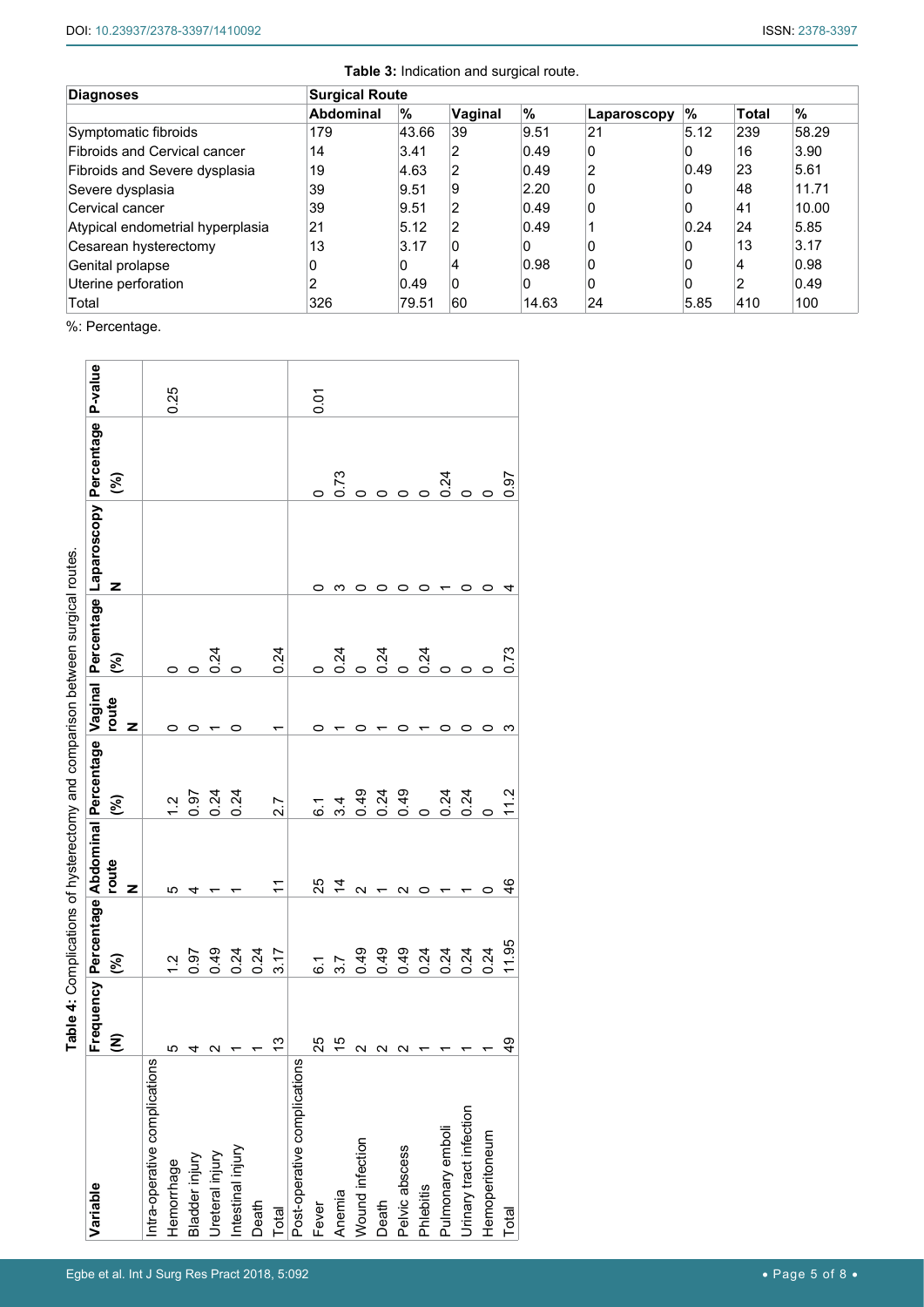eroon. Other African studies have reported a much lower incidence than our findings; 9.3% by Kouam, et al., 2005, 5.1% by Ahmed, et al., 2015, 9.29% by Awoleke, et al., 2012, 9.4% by Okunade, et al., 2017 [[11](#page-7-6),[15](#page-7-13)[-17](#page-7-14)]. The reason for this low prevalence of hysterectomy in African studies stems from the fact that women and their spouses will not readily consent to hysterectomy because of socio-cultural and financial barriers [[7](#page-7-3)]. One study in a referral hospital in rural Cameroon reported that nearly one-fifth of patients presenting to a surgical clinic with a treatable condition did not ultimately receive needed surgery. Women in Cameroon believe that removing the uterus makes them incomplete [\[18](#page-7-15)]. That not withstanding, a Danish study reported a lifetime prevalence of 10.4% and a crude rate of hysterectomy of 3.4 per 1000 years with the 40-year-old having the highest rate 7.8 per 1000 year [[19](#page-7-16)]. A woman without education had a 2.2 relative risk of having a hysterectomy compared with the educated woman [[19\]](#page-7-16).

# **Socio-demographic characteristics of study population**

The average age of  $45.76 \pm 7.7$  reported in our study was higher than the 43.23  $\pm$  8.23 years reported by Kouam, et al. in Yaoundé [[11\]](#page-7-6). However, others have reported an average age for hysterectomy of 49.9 ± 12.6 years [[17](#page-7-14),[20\]](#page-7-17) although that for abdominal hysterectomy was  $45.3 \pm 7.4$  [\[20](#page-7-17)].

This may have an impact on the reproductive health of the population since the menopausal age in Cameroon is around the fifties. Therefore there is need to look for alternative methods to manage these patients because majority of these women by the time of surgery had one to two children. The recent introduction of selective progesterone receptor modulators (SPRMs) such as ulipristal acetate (UPA) and aromatase inhibitors has added more possibilities to the medical options of treatment. Uterine artery embolization (UAE) has now been well recognized as a uterine-sparing (fertilitypreserving) method of treating fibroids. More recently, the introduction of ultrasound waves (MRgFUS) or radiofrequency (VizAblate™ and Acessa™) for uterine fibroid ablation has added to the options of minimal access treatment [\[21](#page-7-9),[22](#page-7-18)]. However, most of these treatment modalities for uterine fibroids are not yet accessible to the Cameroon population. Firstly, they are too costly for the average Cameroonian and secondly, most hospitals do not have the technical and financial know-how to offer these services to their clients.

The main diagnosis for hysterectomies was multiple uterine fibroids accompanied with heavy and prolonged menstrual flow. This is consistent with other studies that report that uterine fibroids are the most common indication for hysterectomy in the USA [\[21](#page-7-9)]. A study carried out in the USA with randomly selected women between the ages of 35 and 49 years (who were screened by self-report, medical record, and sonography) showed that the incidence of uterine fibroids by age 35 was 60% among African-American women, increasing to > 80% by age 50, whereas Caucasian women showed an incidence of 40% by age 35, and almost 70% by age 50 [\[21](#page-7-9)]. This corroborates studies that report that uterine fibroids are more frequently found among the black race [[23\]](#page-7-10).

# **Types of hysterectomy performed**

Total abdominal hysterectomy has been the main type of hysterectomy performed in our Department. The reason for this trend has been because patients come to the hospital relatively late and in acute conditions of anemic or hemodynamic instability. Such patients will not be suitable for laparoscopic or vaginal surgery. In addition a good number of gynecologists in our Department have not acquired training to perform both laparoscopic and vaginal hysterectomy. It is noteworthy that with the advent of the new technologies for treating uterine fibroids, there is competition amongst physicians in high-income countries to adapt to the new surgical instruments and improve on their surgical skills. In the same light, the administrative staff of hospitals in most high-income countries serves as drivers to foster or boost this trend by providing appropriate medical equipment to gynecologists. This has not been the case in the Douala General Hospital and other hospitals in low-income countries. There is lack of an appropriate maintenance policy that safeguards the constant functioning of medical equipment at the Douala General Hospital. It is not unusual to temporarily suspend laparoscopic surgery for some time because of lack of an essential instrument like the bipolar forceps. Other pitfalls are the lack of continuous medical training/refresher courses that could help upgrade medical practitioners, and the lack of collaboration among gynecologists that impedes transfer of knowledge. Besides, gynecologists in our Department have been trained in different residency programs from different countries and their skills/competences in performing hysterectomies differ considerably. This is not consistent with other studies that have reported homogeneity in training and practice in their hospitals leading to a high technicality index in performing hysterectomies. The study carried out in Quebec, Canada, showed that the proportion of hysterectomies done by laparoscopy increased over the years while vaginal hysterectomies remained stable. Therefore, the number of abdominal hysterectomies was declining and the technicality index was increasing in Quebec. This was attributed to an increased use of medical alternatives and the presence of gynecologists better trained in advanced laparoscopic surgery [\[24](#page-7-11),[25\]](#page-7-12).

The mean hospital length of stay for laparoscopic hysterectomy in our study was comparable with that of vaginal hysterectomy. The reason for this was because at the time of this analysis we were less experienced with the practice of laparoscopic hysterectomy; we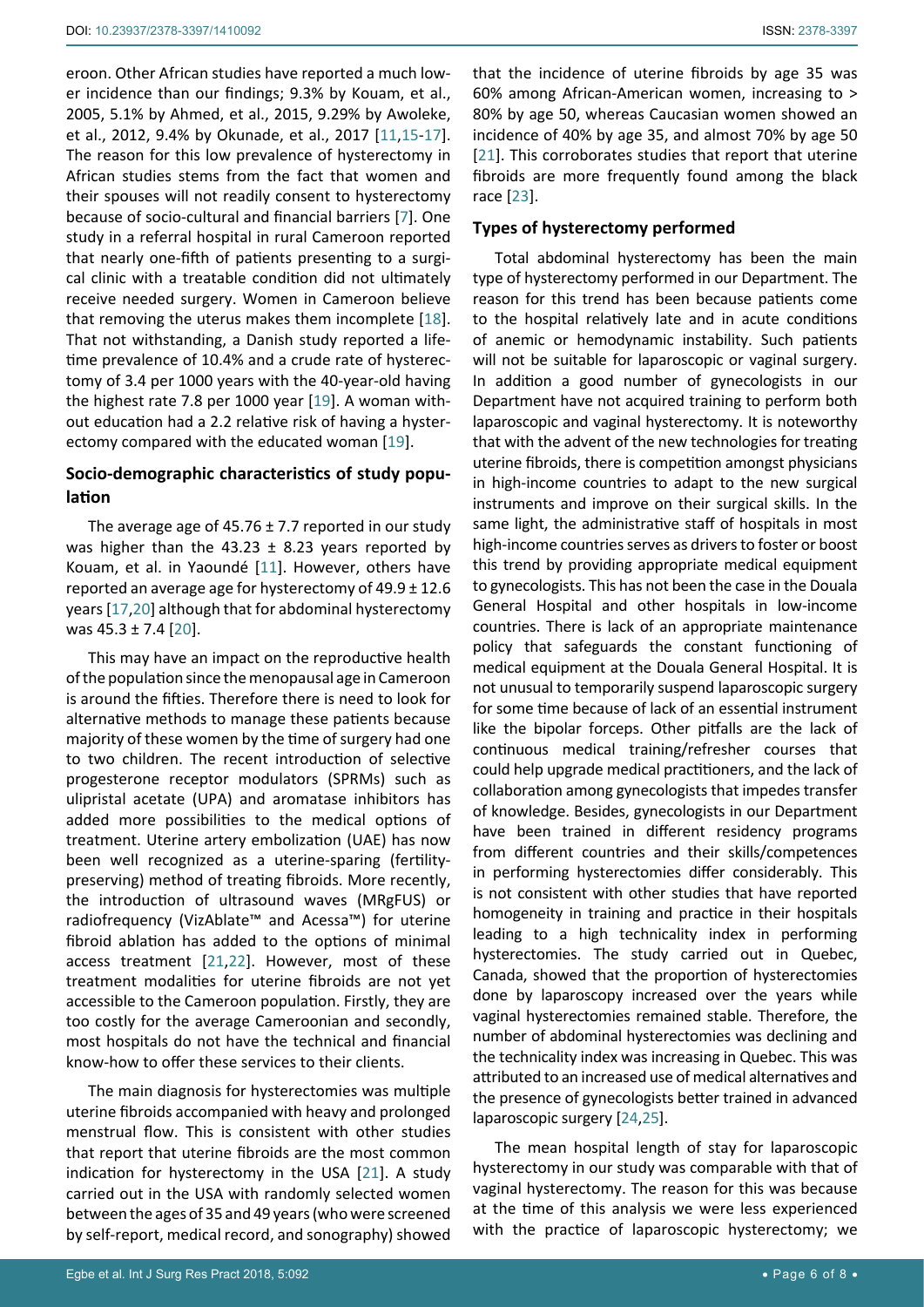therefore preferred to observe the patients longer than usual in hospital. However, women who underwent abdominal hysterectomy had the longest hospital length of stay. This was consistent with other studies that reported that non-descent vaginal hysterectomy (NDVH) should be the procedure of choice unless contra-indicated. Not only is it the least time consuming and also has the least intra-operative and post-operative complication rate, it is equally cost-effective and cosmetically appealing [\[26](#page-7-19)]. Radical hysterectomy for cervical cancer was recorded in only 3.9% cases. The reason for this low value is because patients come to hospital with advanced stage diseases that are suitable for radiation or adjuvant chemotherapy. This has been reported in other studies [\[27](#page-7-20)].

## **Complications of hysterectomy**

There was a non-statistically significant association of intra-operative surgical complications of hysterectomy that was ascribed to total abdominal hysterectomy compared to the other surgical routes. Besides, intraoperative complications are usually associated with the skills and experience of the gynecologists, especially in patients who have had a previous surgical operation. In this study most of the complications were from younger and less experienced gynecologists and residents. Secondly, about 18.7% of cases had a prior cesarean delivery. This is consistent with other studies that reported that women with at least one previous cesarean delivery face an increased risk of complications when undergoing a hysterectomy later [[28](#page-7-21),[29\]](#page-7-22).

Post-operative complications are usually related to the surgical technique and the duration of surgery. The climatic conditions in Douala, hot and humid, with a lot of circulating particles, can also be associated with an increased risk of post-operative infection. Furthermore, Cameroon is a hyper-endemic region for Plasmodium falciparum [\[30](#page-7-23)]. Therefore patients may develop malaria after surgery because of the transient postoperative cellular and humoral immunosuppression that has been reported after different degrees of operative stress [[31](#page-7-24)]. This may explain the statistically significant rates of post-operative complications. That not withstanding, we recorded one case of pulmonary embolism after laparoscopic hysterectomy. We managed the case with enoxaparin (Lovenox™), a low molecular weight heparin. Others have previously reported two cases of pulmonary embolism after laparoscopic cholecystectomy. Therefore, in spite of the low incidence of postoperative thromboembolic disease following minimally invasive procedures, the risk of pulmonary embolism must not be underestimated and its symptoms must not be under-diagnosed [\[32](#page-7-25)]. We have since then suggested a specific prophylactic scheme for patients undergoing laparoscopic hysterectomy at the Douala General Hospital, Cameroon.

## **Study limitations**

This was a retrospective study where some medical records were incomplete and not suitable for study. Some theatre records did not have post-operative notes. There could also be recall bias in the study. Besides this was a hospital-based study; therefore the results may not reflect the general trend of hysterectomy in Cameroon.

## **Strengths of the study**

This study is among the few on hysterectomy in sub-Saharan Africa. It also highlights the difficulties (sociocultural and economic) encountered by gynecologists to make patients consent to surgery in the African context. In conclusion, almost one in seven women under age 45 with a diagnosis of multiple uterine fibroids and heavy vaginal bleeding undergo hysterectomy at the Douala General Hospital. The post-operative complication rate was high.

## **Acknowledgements**

We thank the staff of the Department of Obstetrics and Gynecology, Douala General Hospital, for assisting us during the management of the patients and throughout this study. TOE conceptualized and wrote the manuscript. TOE, FMK, JEN and MNJA were in the surgical team. ENE and FMK collected and analyzed the data. REM supervised the study. All the authors read and approved the final version of the manuscript.

# **Disclosure**

Ethical clearance for study was obtained from the National Ethics Committee (Code: 083/CNE/SE/2014) and authorization to have access to medical records was obtained from the Director of the DGH (Code: HGD/020/ BPE/ZM/10/2014).

Written informed consent for publication of any accompanying images was obtained from the patient. A copy of the written consent is available for review by the editor-in-chief of this journal. Furthermore, the datasets used and/or analyzed during the current study are available from the corresponding author on reasonable request.

The authors declare that they have no competing interests and did not receive any form of funding in carrying out this study.

## **References**

- <span id="page-6-0"></span>1. [Sparić R, Hudelist G, Berisavac M, Gudović A, Buzadžić S](https://www.ncbi.nlm.nih.gov/pubmed/22519184)  [\(2011\) Hysterectomy throughout history. Acta Chir Iugosl](https://www.ncbi.nlm.nih.gov/pubmed/22519184)  [58: 9-14.](https://www.ncbi.nlm.nih.gov/pubmed/22519184)
- <span id="page-6-1"></span>2. [Reich H, DeCaprio J, McGlynn F \(1989\) Laparoscopic](https://www.liebertpub.com/doi/abs/10.1089/gyn.1989.5.213)  [hysterectomy. Journal of Gynecologic Surgery 5: 213-216.](https://www.liebertpub.com/doi/abs/10.1089/gyn.1989.5.213)
- <span id="page-6-2"></span>3. [Malzoni M, Tinelli R, Cosentino F, Perone C, Rasile M,](https://www.ncbi.nlm.nih.gov/pubmed/18947861)  [et al. \(2009\) Total laparoscopic hysterectomy versus](https://www.ncbi.nlm.nih.gov/pubmed/18947861)  [abdominal hysterectomy with lymphadenectomy for early](https://www.ncbi.nlm.nih.gov/pubmed/18947861)[stage endometrial cancer: A prospective randomized study.](https://www.ncbi.nlm.nih.gov/pubmed/18947861)  [Gynecol Oncol 112: 126-133.](https://www.ncbi.nlm.nih.gov/pubmed/18947861)